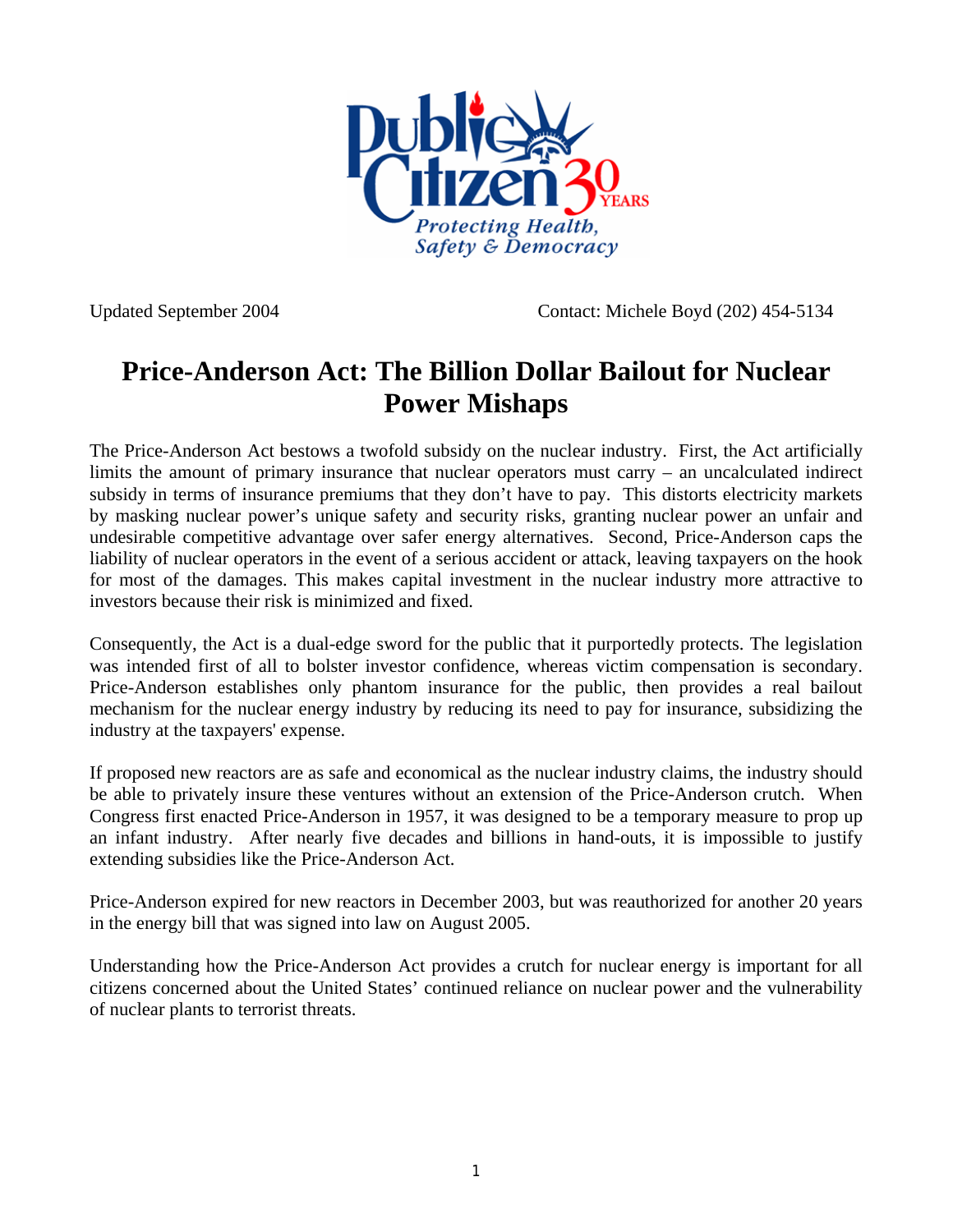## <sup>U</sup>**What is the Price-Anderson Act?**

The Price-Anderson Act became law in 1957 as part of amendments to the Atomic Energy Act of 1954. The Act sets a limit on the monetary liability of companies for a nuclear accident, and defines the procedural mechanisms for the industry's insurance coverage.

Under the Nuclear Regulatory Commission's (NRC's) corresponding regulations, nuclear reactor owners must obtain \$300 million in insurance liability coverage from a private insurer, referred to as *primary financial protection*. One company – Connecticut-based American Nuclear Insurers – provides 100 percent of this primary financial protection. In the event of an accident that exceeds \$300 million in damages, the operators of the 103 operating nuclear reactors covered under the Act must pay up to \$95.8 million<sup>[1](#page-1-0)</sup> per reactor to cover costs in retrospective annual premiums capped at \$10 million per year. This means that the potential total insurance pool financed by private interests is about \$10.2 billion (\$300 million primary financial protection + \$95.8 million from each of the 103 reactors).

## <sup>U</sup>**What are the Problems with Price-Anderson?**<sup>U</sup>

l

• Nuclear operators are not liable for the entire costs of their own nuclear accidents, and the financial burden for this risk is inappropriately transferred to taxpayers. Since corporations under Price-Anderson are only responsible for around two percent of the estimated cost of a serious accident, nuclear power corporations can largely ignore (from a financial perspective) the dangers that reactors impose on American communities.

In the wake of the 1979 Three Mile Island accident, the federally-funded Sandia National Laboratory prepared a report on behalf of the NRC known as "CRAC-2." This 1982 study estimated that damages from a severe nuclear accident could run as high as \$314 billion – or more than \$560 billion in 2000 dollars. Since that study, the NRC has developed "more realistic*"* modeling improvements to the agency's *probabilistic risk assessment*. A review of their 1982 study "found that property damages would be twice as much as those calculated in 1982, solely on the basis of the modeling improvements made."<sup>[2](#page-1-1)</sup> In addition, the Chernobyl catastrophe has cost the nations of Russia, Ukraine and Belarus \$[3](#page-1-2)58 billion.<sup>3</sup> This Chernobyl total, however, is vastly understated, since it does not attempt to estimate the costs to other nations, which also experienced health costs from the far-reaching nuclear fallout.

The \$10.5 billion provided by private insurance and nuclear reactor operators represents less than two percent of the \$560 billion in potential costs of a major nuclear accident. Since nuclear reactor operators have their liability capped through Price-Anderson, that means taxpayers could be responsible and/or the public inadequately compensated for hundreds of billions of dollars in costs from an operator foul-up or a terrorist attack.

• A second major problem is that Price-Anderson is blind to comparative differences in and arbitrarily treats the whole industry uniformly. Higher-risk reactors - including older, relicensed reactors with aging parts - are not required to carry correspondingly higher levels of insurance coverage. Moreover, the Price-Anderson Act does not stipulate security requirements to protect against terrorism at insured reactors. In light of the tragic events of September 11, there should be a thorough and independent

<span id="page-1-0"></span><sup>&</sup>lt;sup>1</sup> The NRC revised its Price-Anderson regulations on August 4, 2003, slightly increasing the industry's liability.

<span id="page-1-1"></span><sup>&</sup>lt;sup>2</sup> Keith O. Fultz, "A Perspective on Liability Protection for a Nuclear Plant Accident," Government Accounting Office, GAO/RCED87-124, June 1987, page 40.

<span id="page-1-2"></span> $^3$  Mark Zepezauer and Arthur Naiman, "Take the Rich Off Welfare," (Tucson, AZ: Odonian Press, 1996), p. 86.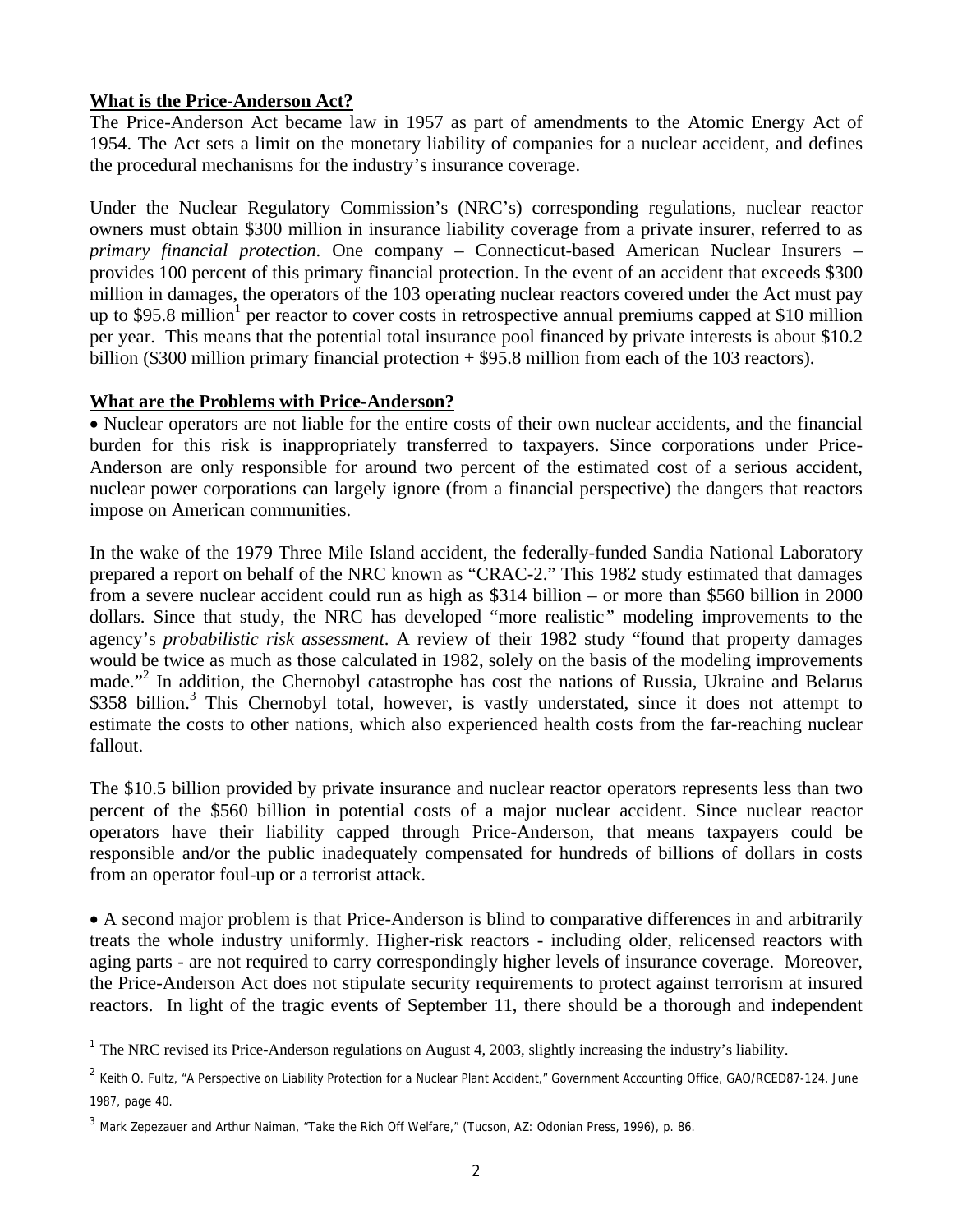assessment of the security needs at U.S. nuclear power facilities before reauthorization of Price-Anderson is even considered.

• A third major problem with Price-Anderson is that it distorts the economic viability of the nuclear power industry since taxpayers cover the industry's insurance costs. Not surprisingly, the nuclear industry has fought hard to keep the Price-Anderson liability limit. In sworn testimony before Congress in May 2001, John L. Quattrocchi, senior vice-president of the company that provides most of the private insurance for the nuclear industry (American Nuclear Insurers) stated, "[k]nowing the extent of one's liability provides economic stability and incentives that would not exist without a limit." Translation: taxpayers, not the nuclear industry, should bear the brunt of the potential risks of a severe nuclear accident, in order to make their company a stable investment for shareholders.

• A fourth problem is that Price-Anderson was originally intended by Congress to be a temporary solution to what they thought was a temporary problem – the refusal of private insurers to underwrite the risks of nuclear power. In a 1957 report, the U.S. Senate wrote that Price-Anderson would only be needed for ten years because "…the problem of reactor safety will be to a great extent solved and the insurance people will have had an experience on which to base a sound program of their own." But the historical record debunks this initial optimism. Nuclear reactors continue to experience significant safety problems. These safety concerns have increased substantially in the wake of the September 11 terrorist attacks. The mature nuclear industry has failed to prove its safety record – which should be reason enough for skepticism about the proposed new reactors that backers of Price-Anderson reauthorization seek to promote.

• Fifth, while \$10.5 billion is not enough, there is scant assurance that even those funds would be available if required. The bulk of that amount would be paid in so-called "retrospective" premiums, wherein reactor operators don't have to pay the premiums until after the accident, with very little in the way of up-front guarantees. With electricity deregulation, many nuclear power plants have been purchased by or transferred to unregulated merchant operators that do not have a guaranteed rate base. Their Price-Anderson obligations - and public's financial protection in the case of a nuclear mishap - is backed by nothing more than the continued stability of energy conglomerates. And from Pacific Gas & Electric's bankruptcy to the shattered retirement savings of Enron employees, energy conglomerates have shown themselves to be anything but stable. The Price-Anderson Act is vague on what the government's financial obligations are in the event funds are unavailable from the nuclear industry, but this scenario would likely increase the burden on taxpayers.

• The total effect of Price-Anderson is large opportunity to evade responsibility if there is an accident and victims require payment of damages. Thus, the Act has *no fault liability* for reactor operators, and injured victims are precluded from directly suing vendors or manufacturers responsible for the accident.

The execution of the law after a major accident poses legal hurdles to a victim seeking compensation. The Act states that jurisdiction over an accident falls to the federal district court. Thus, the Act restricts plaintiffs' ability to utilize any state laws which go above and beyond federal protections. Furthermore, no fault liability limits reactor operator accountability even if they are reckless or criminally negligent. Moreover, Price-Anderson protects nuclear operators from punitive damages that are not covered under their private insurance coverage.